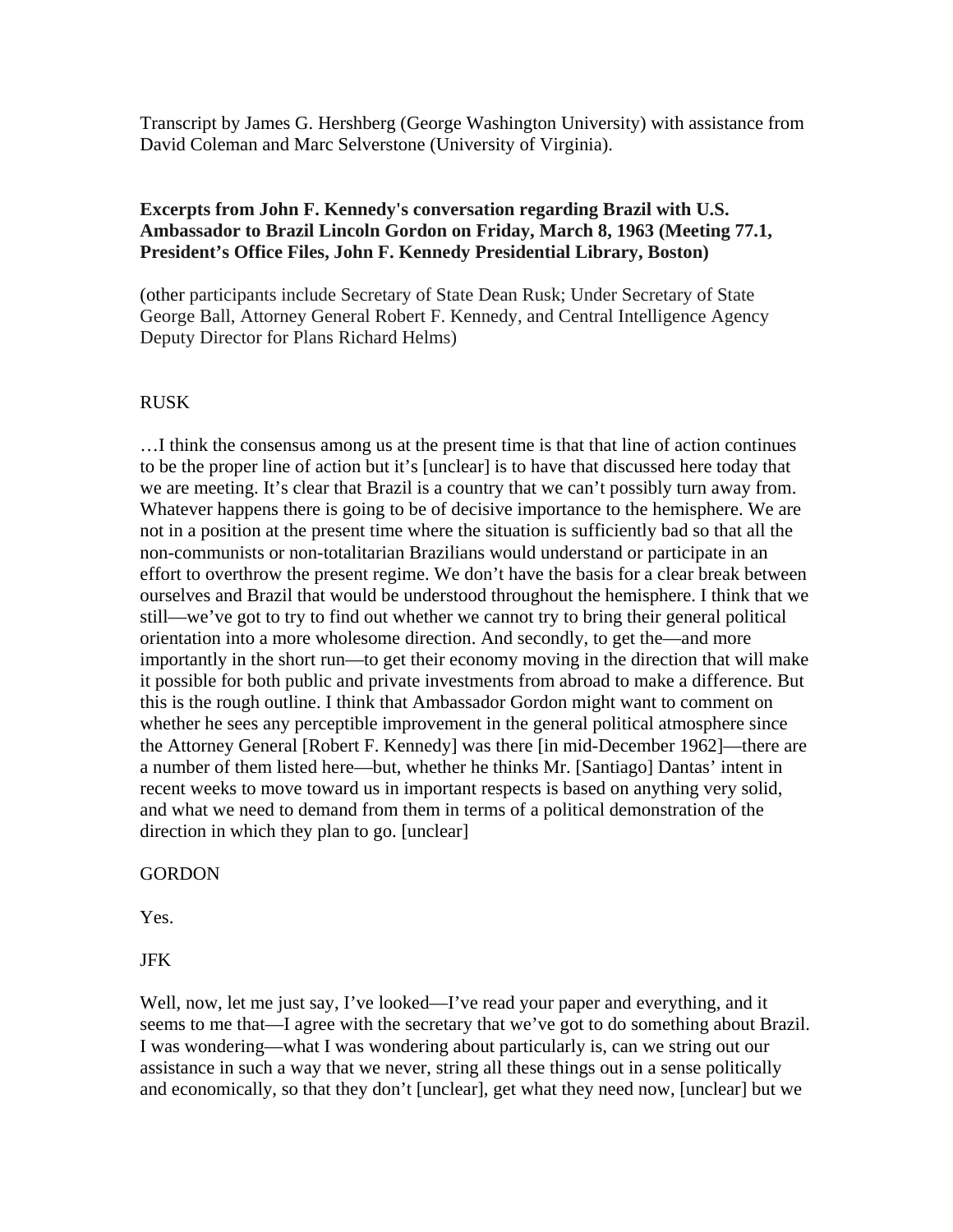hold them to it? And secondly, can we use this—I understand that Dantas—as you [Gordon] argue in your paper pretty strongly for stabilization and for a relationship with us against [Leonel] Brizola [the left-wing governor of Rio Grande do Sul and brother-inlaw of Goulart]. Can we get Goulart to go more strongly on that or can we get him to do anything about this, the war ministry, and some of these other people that are really communists, that he's playing?

#### **GORDON**

Yeah. Well, on the question of the stringing out of aid. We still have to do a lot of homework on what kind of aid program and how we scale it over time, what the conditions would be. The problem of relating continuation of aid to performance, economic performance by them, is not a terribly difficult problem. We have suspended twice now since I've been there because of non-economic performance. This whole scheme is based on the hypothesis [that] they will negotiate something with the International Monetary Fund and the [unclear] itself would have some performance quite important performance standards in it. The problem of political performance of course is rather hard.

#### JFK

[unclear] if we do it as far as putting screws on [unclear] them?

#### **GORDON**

That's right. But I don't think any of us would have difficulties envisaging some scheme under which month-by-month or certainly quarter-by-quarter we can review performance and if it isn't up to scratch we consider the continuation of aid and stop it, as we have done twice in the last sixteen months. Now political performance I must say is much more puzzling. There…a quest[ion]—a judgment. We can't write a piece of paper which we get them to sign that says that on such a such a day they will fire A, B, and C. This is a matter of continuing pressure. I think it's important what kind of concerns are expressed to Dantas this coming week by you, by the secretary—

#### JFK

How precise should those concerns be?

#### **GORDON**

I'm against your naming names. I have named names—they know whom we're talking about—in private conversations. When the Attorney General was there we discussed this question as to whether we should name names and decided it would be a bad idea. And I think that decision was right and still think that it's right so far as, especially as you're concerned, and I think the secretary also, unless Dantas *invites* the naming of names.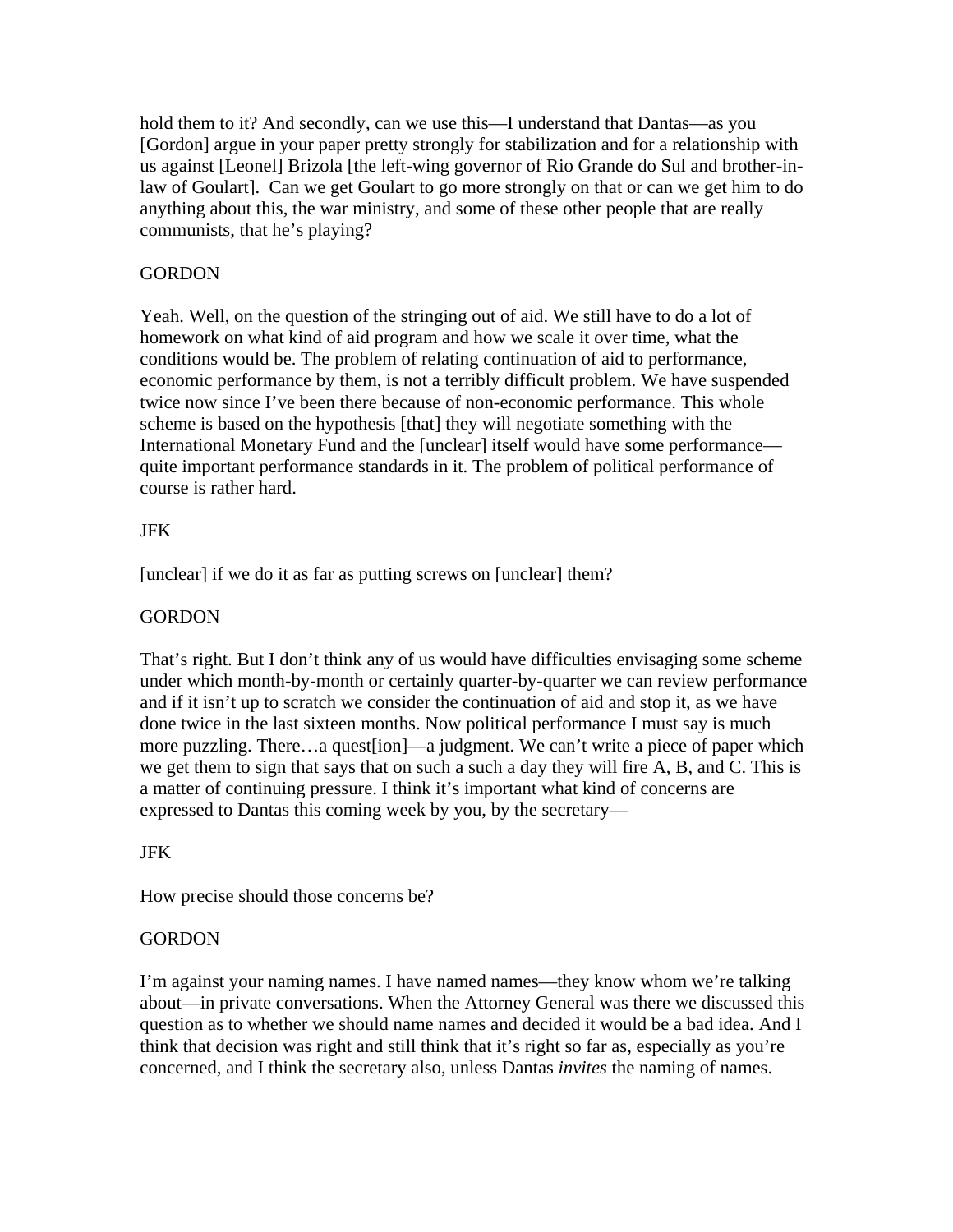They don't need us to name names; they don't need *you* to name names to know what we're worried about.

#### RUSK

They could use your naming names as a very powerful weapon against us if they wanted to turn that way.

#### **GORDON**

Exactly. But, in the labor field, [unclear] you could name I think generally the presidency, appointments in Brasilia, and, to some extent, and in the military--these are categories—it seems to me that you could and should indicate continuing serious concern. The labor field is especially bad, you spoke to Goulart about the labor field in general terms in April last year when he was here. The attorney general mentioned it. I mentioned it of course frequently [unclear] to time. Goulart keeps saying that he's worried himself about excessive communist influence and wants to do something to reduce it and get it more under control. We just haven't seen any action yet, which indicates a move, an effective move, in that direction. And we have seen continuing actions in the other direction, small but significant. They're bad, this bothers us, it obviously bothers our labor movements very much. Dave Bell reported a pretty strong statement by George Meany this morning in [word unclear] committee. Meany I think takes a grossly exaggerated view but nonetheless this is a serious problem with our own labor movement as well as with our views to the government.

#### RFK

Let me ask, Mr. Ambassador, in effect, what they did after Goulart saw the president was the opposite to what he indicated to the president he was going to do.

#### **GORDON**

Essentially he continued, yeah, that's right—

#### RFK

Almost the opposite what he—

## **GORDON**

--yeah, continued on same old bad line—that's right.

#### RFK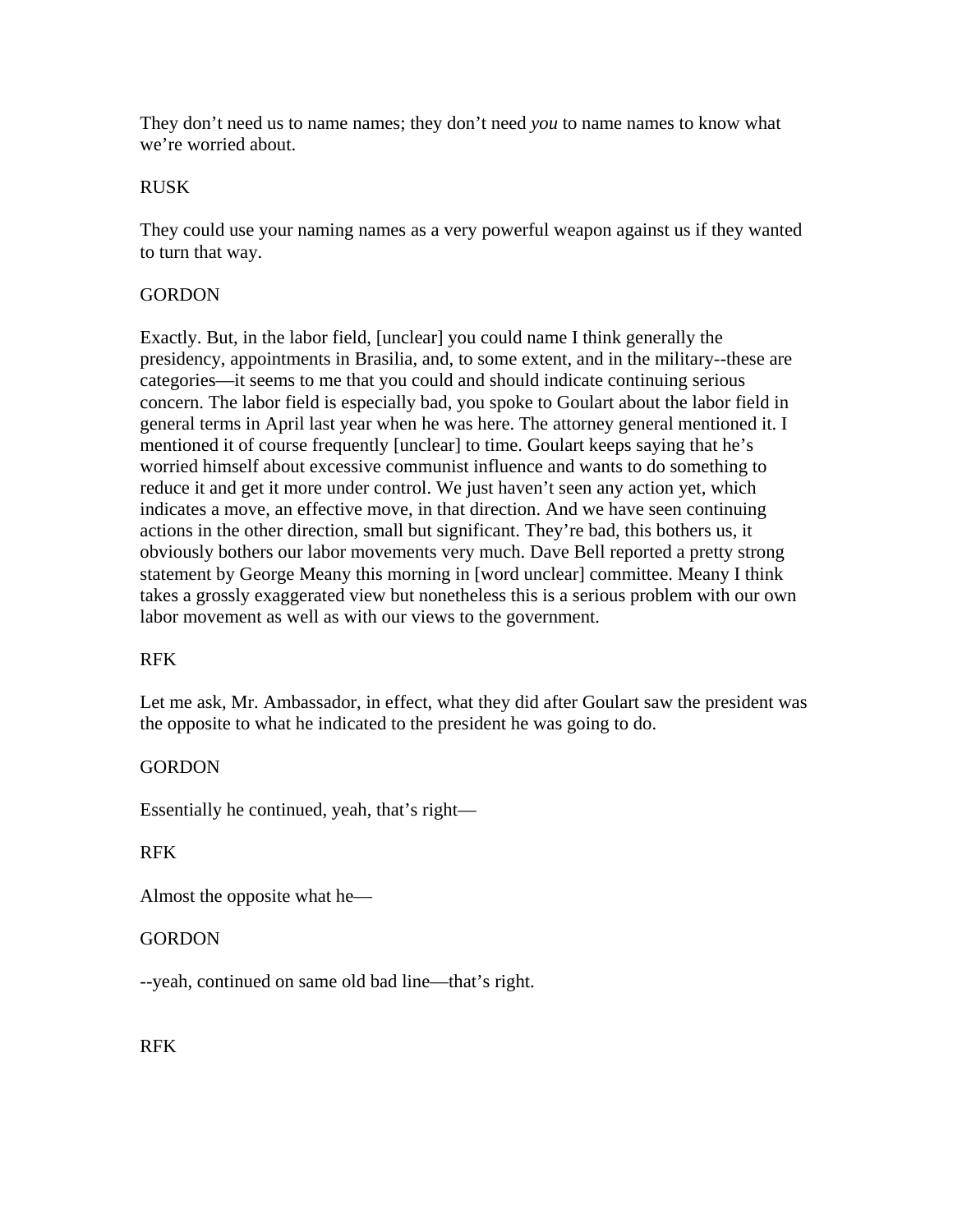Then you have [unclear] group stuck in the relationship with [unclear] movement [unclear]

## **GORDON**

The question of, the question of withdrawing from ICFTU [International Confederation of Free Trade Unions], the question of continuing to support in the industrial federation groups who were thinking about some sort of a Latin American–wide movement with Cuban communist labor participation. The government's waffled on this. It's not a clearcut line. They don't always support every communist labor endeavor, not by a long shot, but they certainly do not consistently support anticommunist endeavors. And they keep naming people to various—

## RFK

Have they discussed, specifically, the…ICFTU…?

## JFK

[Unclear] you asked him about, we are told what we thought would be the troubles if they broke Latin America, that they broke the entire North American labor movement, I don't think he, we have to check the notes to see, why don't you just check the notes of that part of the conversation?

## **GORDON**

Right.

## JFK

Why did he do that? What is the explanation for that?

## **GORDON**

His explanation--

## RFK

--particularly now, when he's got [unclear] pretty good strong political position, [unclear] can't run for re-election, why did he do that?

## **GORDON**

His explanation up until the plebiscite was that he needed these people to support him against what he thought was a hostile Congress; this was one of the forces he was going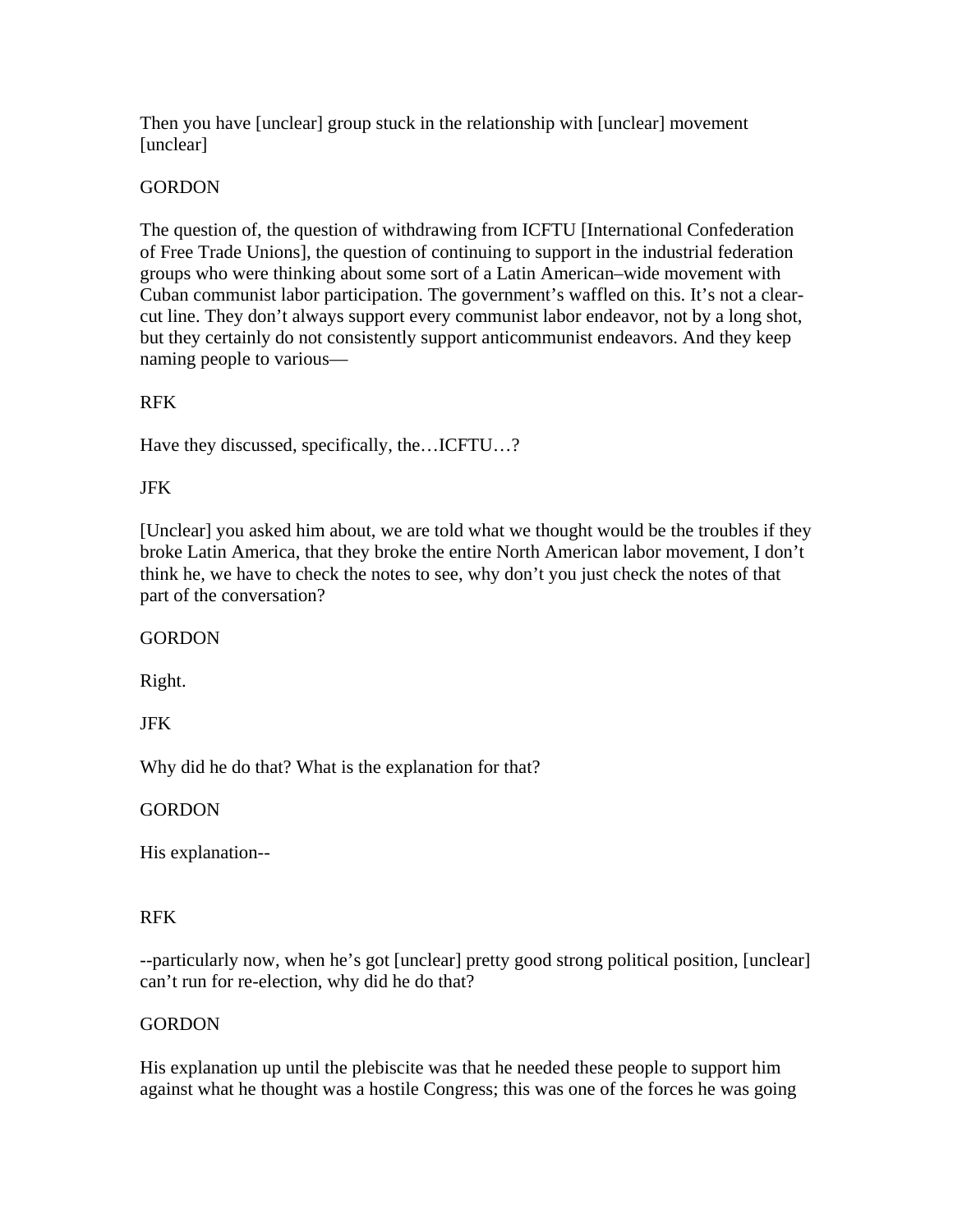after to get his powers back. Now he doesn't need this any more, and he says he's changing. The point is that we haven't seen it yet—he's only been full president for a few weeks. So we can say that the future is uncertain. But I think it's important that at this time when the future is uncertain we should indicate that we're still very worried about this and that the mere adoption of a strong and, as far as we can tell up to now, a quite promising stabilization and anti-inflation program, *doesn't* satisfy all of our concerns. To some extent it does itself help in this field because the communist party officially and some of the more extreme labor people are opposing the program and if they're really going to stand behind the program they may *hav*e to separate themselves off from some of this very left-wing labor, labor—

[…]

UNIDENTIFIED VOICES:

Treat you well

So far,…

[JFK?]

His public statements have been what we would want?

And he's been making some of the right—

## **GORDON**

Yes, yes.

RUSK

[unclear]

**GORDON** 

Exactly, exactly. Since I wrote this paper I learned that he the other day he made a television speech in which without naming [Leonel] Brizola he talked about articulate spokesmen opposed to the program who claimed that they were representing the people and who if they got into power would really be fascist dictators who would ruin the country. Everybody knew that he was in fact referring to Brizola. This is all very much to the good.

RUSK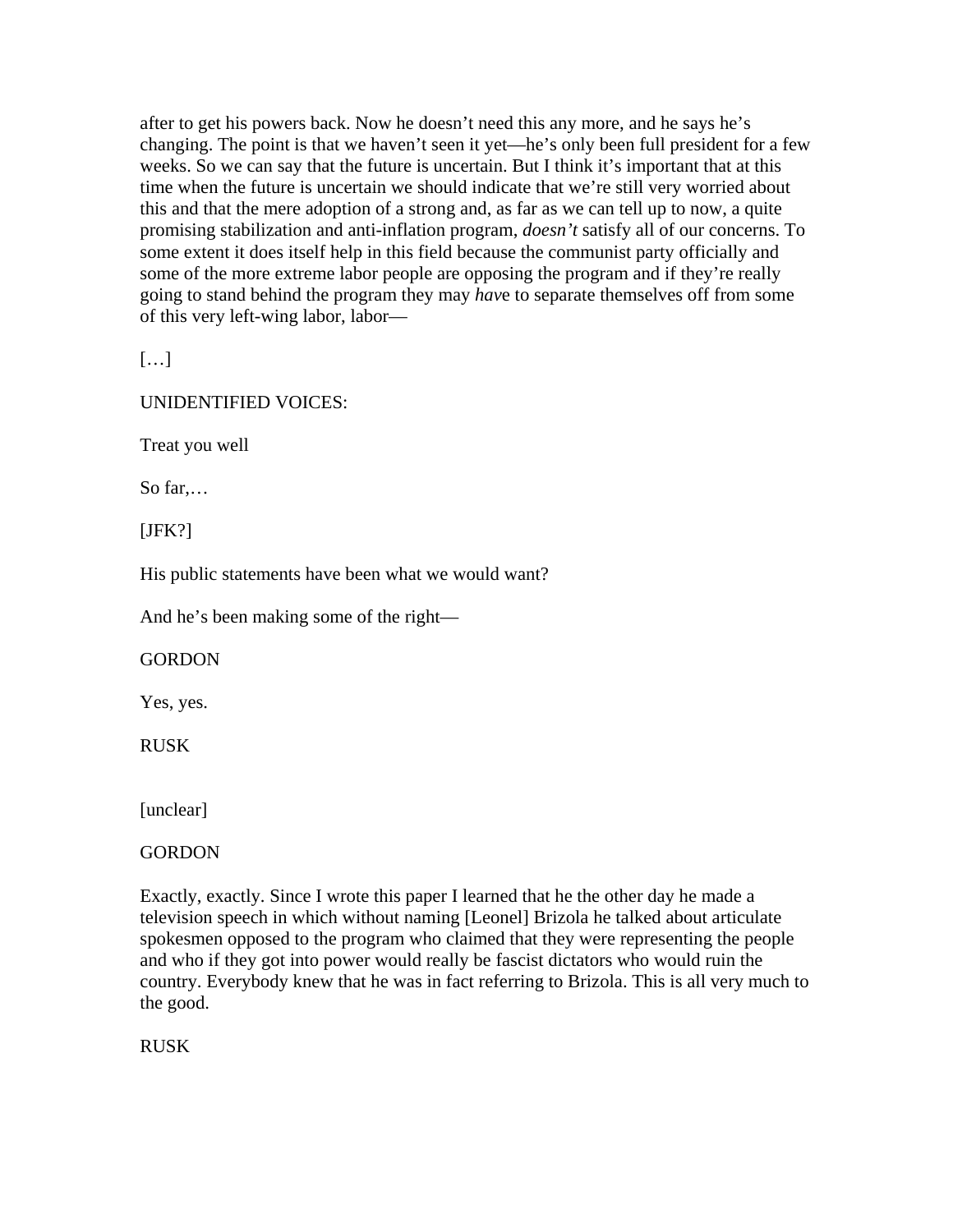Mr. President, I don't think I mentioned this to you but Dantas was deeply convinced that the American military influence in Brazilian military circles has been dominant and [in?] the direction of the most extreme conservative and rightist elements and that one of the ways that they can act to break that threat of a reimposition of a dictatorship of the right is to change that military leadership. He spoke to me [unclear; at Punte del Este?] record of a very strong US military influence in their own military and not always in what he considered the right direction. I gather he was referring to some people who are not necessarily [unclear] military leaders

#### UNIDENTIFIED VOICE:

This old marshal could very well be, he may very well be one of the people he has in mind. Well Dantas has said to me on a number of occasions that where he thought where [deposed Argentine President Arturo] Frondizi went wrong was not doing [unclear] with the military, though he hung around for four years and then got thrown out and it's quite clear that he doesn't want to have the same thing happen to Goulart, Goulart doesn't want to have the same thing happen to himself. I think the idea of Goulart wanting friendly officers who keep him [unclear] is a legitimate and respectable one. What is unfortunate is that so many of the officers friendly to Goulart—not Kruel who is a strong anticommunist—but so many of the others seem to be also either communists in a couple of cases or very left-wing inclined and strongly anti-American. If he can find some officers loyal to him but not so hostile to us this would suit us very much better.

#### [JFK or RFK?]

The anti-Americans are they Communist or left, what would they be?

#### **GORDON**

Well there's one, the chief air force man in this group who commands the air zone right around the city of Rio, we think is a communist, outright communist. The senior officer in that group who is the commanding general for the first army also in Rio is not a communist so far as we can tell, but he does play with them, he meets with them from time to time, he's been working also with the sergeants which many officers object to because it's counter to normal military discipline. He's very friendly with this airman that I mentioned before. The chief naval officer in this group who's the head of the, the acting head of the marines—the marine corps is relatively unimportant in Brazil compared to what it is here though it's of some significance—he also is very far to the left—whether a communist party member or not I'm not sure but awfully close. So that—

#### JFK

Being promoted by Goulart, these fellows?

# **GORDON**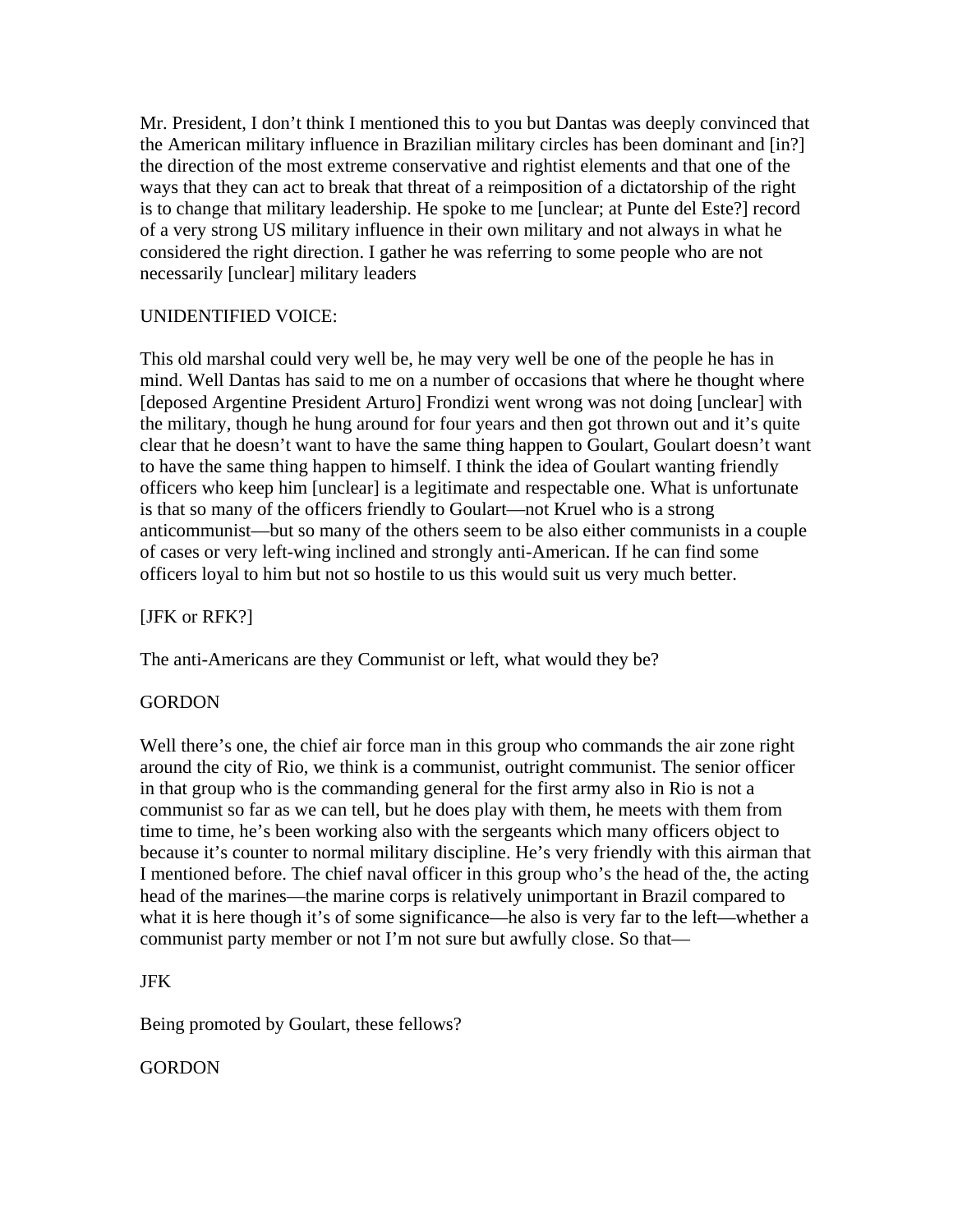Yes, yes. Now the chief fellow reaches retirement age at his present ranking in June or July of this year. It's one reason he wanted so badly to be war minister because if he's war minister he doesn't have to retire. But there's still an open question as to three months off, there's still an open question as to what will happen to him [excision 1: 19 seconds excised] but there's still some possibility of Goulart remaining minister of war, and this would be regarded by the bulk of the officer corps as a terrific blow to their general morale and cohesion. Goulart defended this kind of thing essentially on the ground that he sees what happened in Argentina and Peru during the course of the last few months and he doesn't want it to have it happen to him. But as I say there does seem to be a difference between people who are personally loyal to him on the one hand and the coincidence of this with people who are playing a far left-wing game.

[passages not transcribed about economic aid, possible presidential trip to South America, and other issues]

#### [26:40] JFK:

Well, now, is there anything else that I ought to [unclear]. Do you [RFK] have any thoughts about it?

#### RFK

Yeah. Briefly I think that we got a lot that they want and I don't know whether there's going to be be a lot that they want two or three or four years from now, but I think that they desperately need us, that there have been since our visit there, there have been some changes along the economic field but there were two points that we made at your instructions and with the ambassador: one that they do something in the economic field and the second that there be real reform changes in the political field and that some of these individuals who were vocally anti-United States and pro-communist be removed from office and that people who were less against the United States take their place, that something [unclear] we mentioned specifically the military [deal/field?] and we also mentioned labor, and made the point that of course that labor is the backbone of a free society and here they were encouraging individuals who were communists, who were against the free labor movement of the world, and that this had a very adverse effect. I think that in your conversation at least … make the point and make it very tough that they're going to have to do something down there, that this is not something that Congress will tolerate, the American people will tolerate, or that you *can* tolerate. I mean, just looking at the list here of some of the people that hold important positions in his government; his press secretary is a communist, the immediate two extreme leftists, a former [word unclear], a communist, is chief of the military—civil and military household, his own immediate office, the presidential cabinet, a number of individuals now they got some people on the other side, too, and I think that's encouraging but I think that to make sure that it's put home to him about how strongly you feel about it and that Congress, they're just—they're going to have a hell of a time trying to sell any kind of help and assistance to a country that wants this kind of money from us and yet at same time puts important communists or people who are very anti-United States in important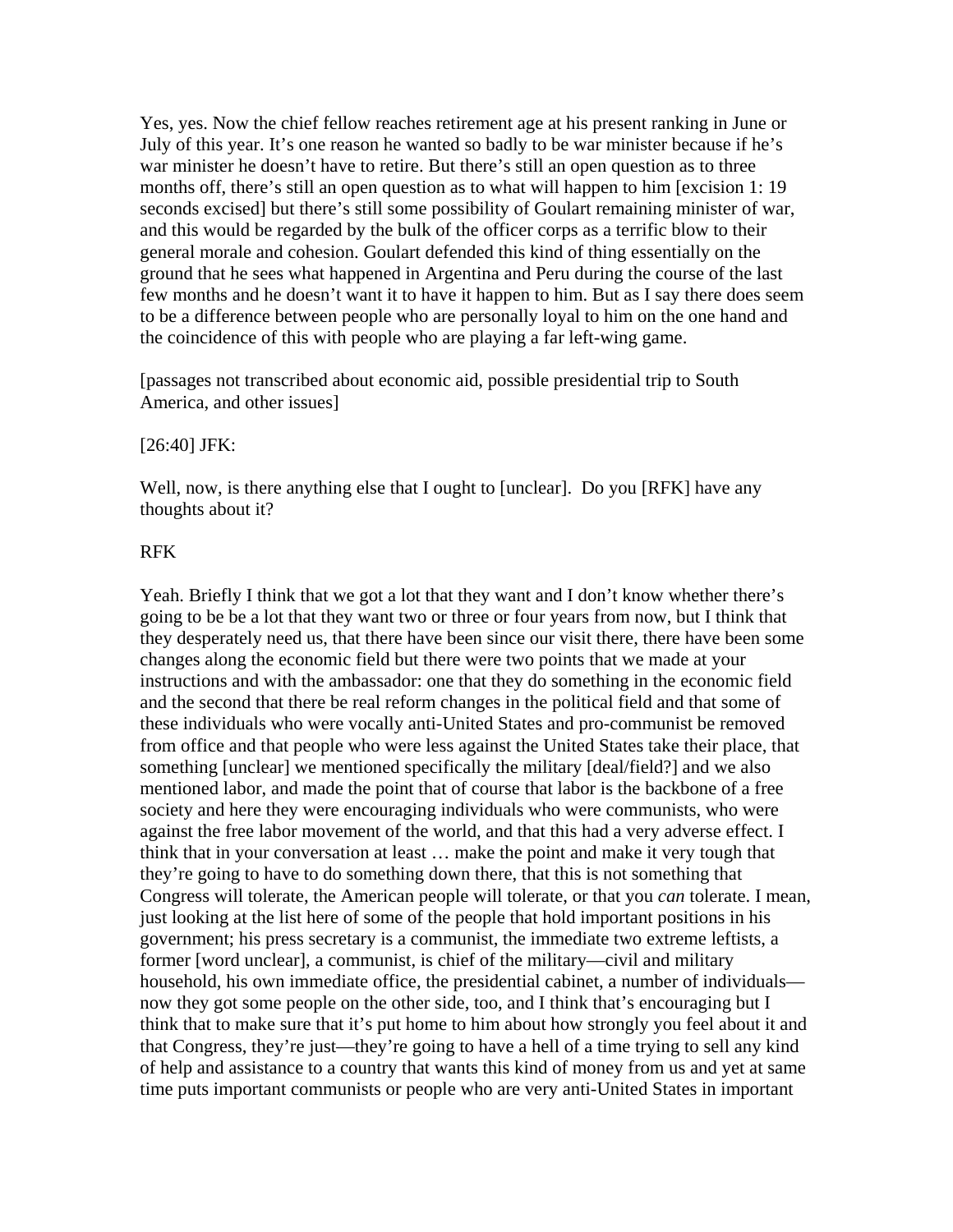positions of power, that they have—at least, maybe here—but they haven't vocally and enthusiastically aligned themselves with the Alliance for Progress and I mean, that's the whole operation in South America and Central America, and build an Alliance for Progress, and he really hasn't done very much about it. But they could make a hell of a difference, Goulart, by coming out for it, and working with the United States in this field, and nothing's been done, and so I--I just think that, to really make some of these points and make them strong and make them tough…

## JFK

[Unclear] you think we ought to be on this reference to communists surrounding him? Or at least ultra-na[tionalist?]—ultra-radical anti-Americans—do you describe them that way rather than communist?

## **RUSK**

Well, I would mention—

## **GORDON**

I'd say, communists and—communists and other extreme left-wing anti-Americans.

JFK

He'll know who we're talking about?

## **GORDON**

Oh, sure.

JFK

That brother-in-law Brizola—

## **GORDON**

Oh, Brizola he'll be happy to discuss with you at length. [words unclear]—

# JFK

He doesn't like Brizola?

## **GORDON**

--for a few hours.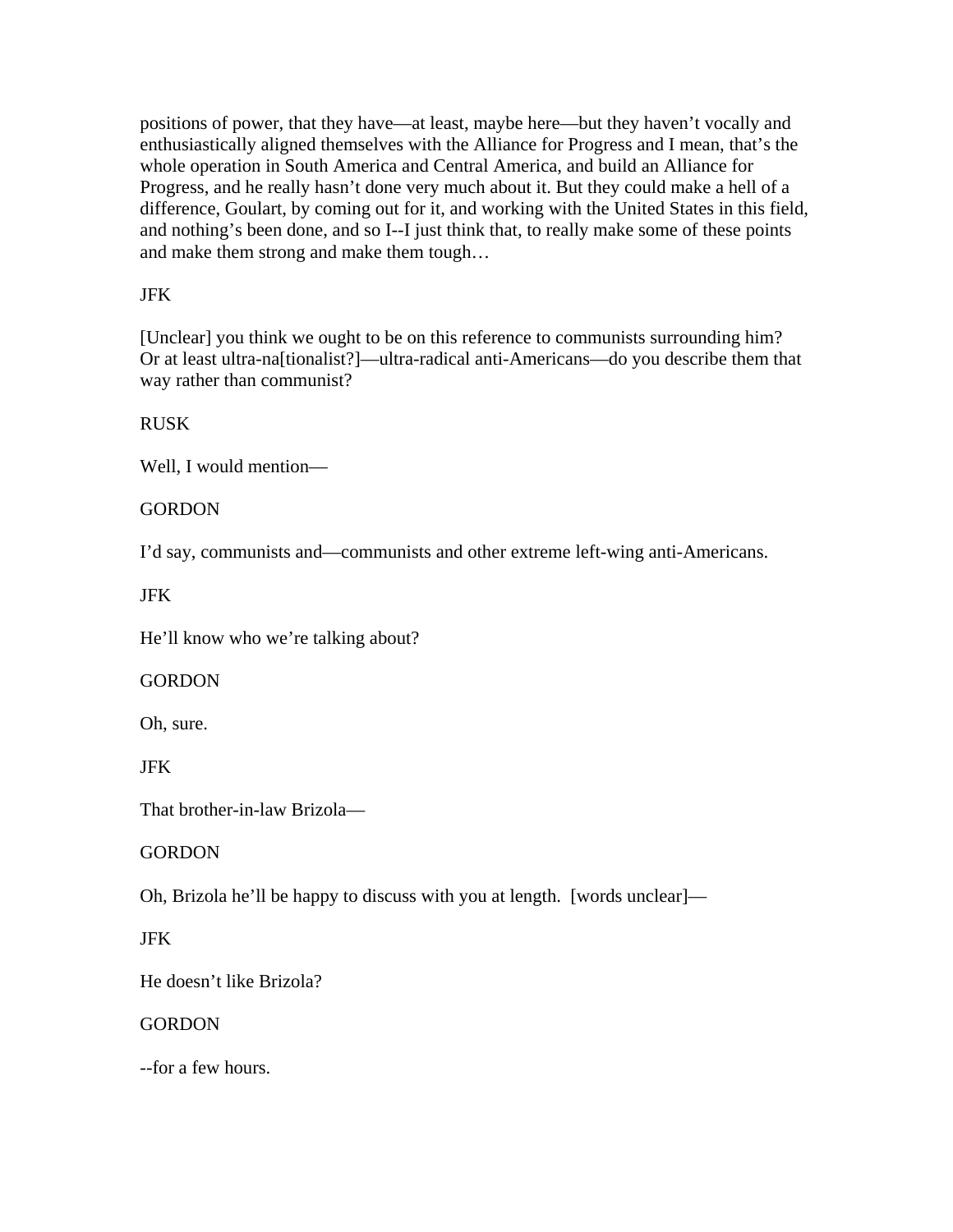No, he's—Brizola has been fighting him publicly.

#### JFK

Has Goulart ever come out against Brizola?

#### **GORDON**

No, and I asked him about this again the last time we had dinner together, a couple of weeks ago, and he gave me a long lecture about it--very interesting. He said, you know that I disagree completely with Brizola, because I've told you this before, and it's even more true now, because Brizola's attacking my program, Dantas, my cabinet and so on, wildly.

He's—this was just before the long Carnival weekend and they were both going down together to São Borja where they come from. He said, "I'm going to try to once more this weekend to convert him but I really think it's hopeless. One of these days we're going to have to have an open public break but there are lot of people who are supporting Brizola who are also supporters of me. If I were to have a break with him today, I'm afraid a lot of those would go with him. I want to manage this in such a way that so when the time comes for an open break most of his supporters will stay with me. This is a subject," he said, "on which I'm very expert, these intricacies of domestic Brazilian politics. Just let me do it my own way."

## RFK

[Unclear] Mr. President, I think that, so long as we're not tough with them and require something really specifically be done and that real progress made in this area, it may—he struck me as the kind of wily politician who's not the smartest man in the world but very sensitive to this area, that he figures that he's got us by the—and that he can play it both ways, that he can make the little changes, he can make the arrangements with IT  $&$  T and then we give him some money and he doesn't have to really go too far. It's easy—if they get the idea—in my judgment if he gets the idea and gets it continuously that we—this is something that's very serious with us, we're not fooling around about it, we're not going to conyinue, we're giving him some time to make these changes but we can't continue this forever maybe you'd like to personally but you just can't sell Congress or the American people on—that he realizes he can't have it both ways, can't have the communists and put them in important positions and make speeches criticizing the United States and at the same time get 225-[2]50 million dollars from the United States. He can't have it both ways. He's got to really make the choice, because you just don't have any choice about it. Now you've made great sacrifices up to 30 million dollars now, you're willing to push this but in return from him, because you greatly admire the president you think that the two of you working together can really do a great deal in the Western hemisphere and the two great countries. You're willing to do your part and you're wiling to take on this great struggle and this great fight which is very unpopular in the United States but he's got to do something specifically about these people….